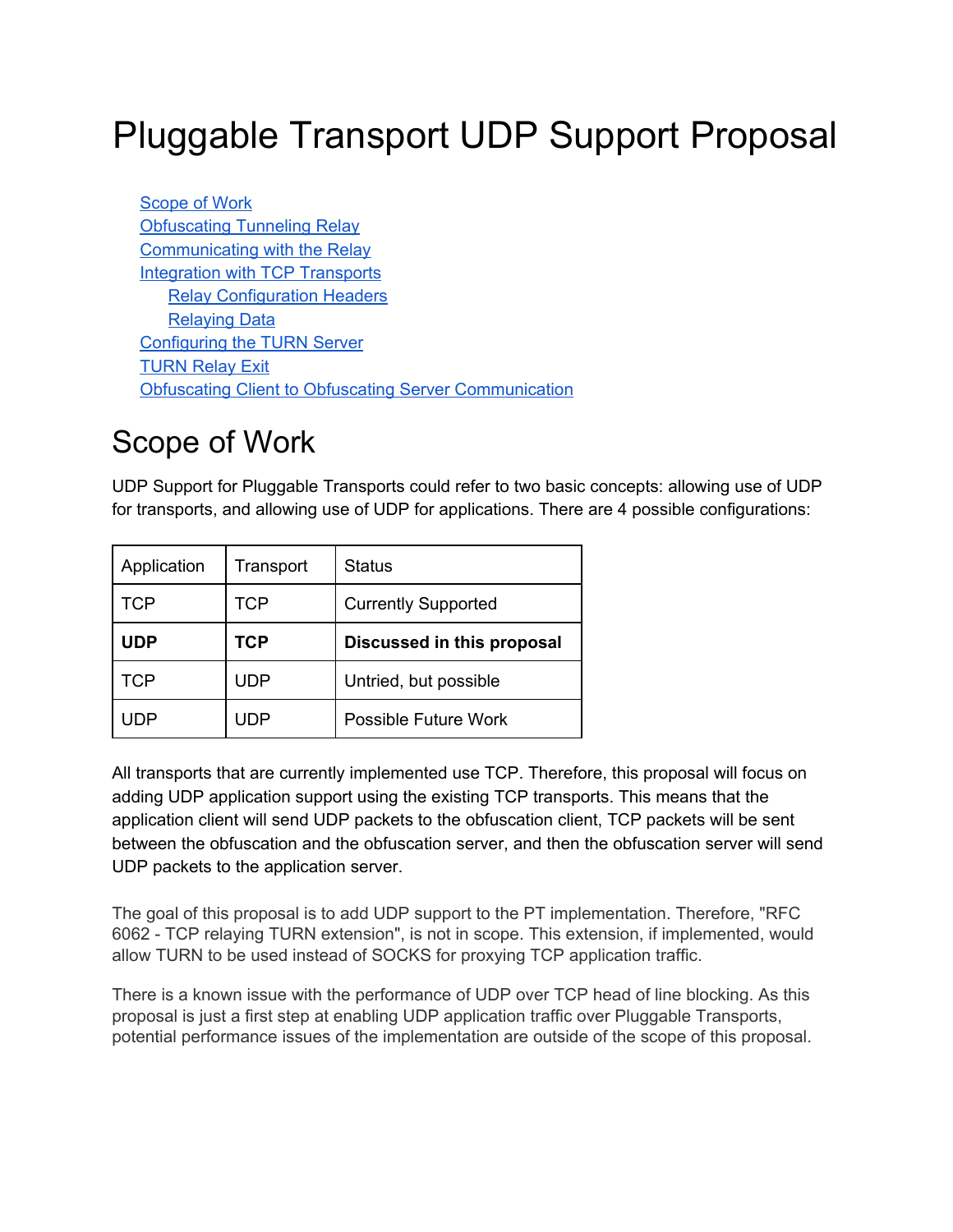## <span id="page-1-0"></span>Obfuscating Tunneling Relay

The obfuscation client and server together form an obfuscating tunneling relay that appears to the application client and application server as a proxy. Unlike a normal proxy, it must be split into two components. This is because, in the use case in which a Pluggable Transport is used, application traffic cannot transit the network between the application client and the application server due to filtering. Therefore, a traditional single hop relay will not generally work as either one side or the other will encounter filtering. With an obfuscating tunneling relay, the proxy is broken into two pieces. The transport client talks to the application client locally. The transport server talks to the application server over the unfiltered Internet. The transport client talks to the transport server using an obfuscated protocol. The application protocol is therefore tunnelled inside the transport protocol.

### <span id="page-1-1"></span>Communicating with the Relay

Currently, communicating with the relay uses SOCKS5. This is sufficient for tunneling TCP applications over TCP transports. However, the goal of this proposal is to tunnel UDP applications over TCP transports. There is a version of UDP tunneling available in the SOCKS5 specification. However, it is not implemented in application clients. The alternative proposed here is to use TURN as the protocol to communicate with the relay. This is an alternative protocol to SOCKS5. It has mechanisms for proxying UDP traffic. The basic mechanism of TURN is that the application client sends UDP control packet to the TURN server to allocate bindings, which are externally routable addresses. Once a binding has been established, the application client can send UDP data packets and these will get forwarded to the destination.

TURN has a number of related specifications. The following guide shows which RFCs will be implemented as part of this proposal, as well as which will be held for possible future investigation, which are apparently not relevant to our use case, and which are officially declared to be obsolete:

- Implementing as part of this proposal
	- RFC 5766 base TURN specs
	- RFC 5389 base "new" STUN specs
- Not implementing as part of this proposal
	- Possible future investigation
		- RFC 6156 IPv6 extension for TURN
		- TURN Bandwidth draft specs
			- (http://tools.ietf.org/html/draft-thomson-tram-turn-bandwidth-01)
	- Not apparently relevant
		- RFC 5769 test vectors for STUN protocol testing
		- RFC 6062 TCP relaying TURN extension
		- RFC 6156 IPv6 extension for TURN
		- RFC 7443 ALPN support for STUN & TURN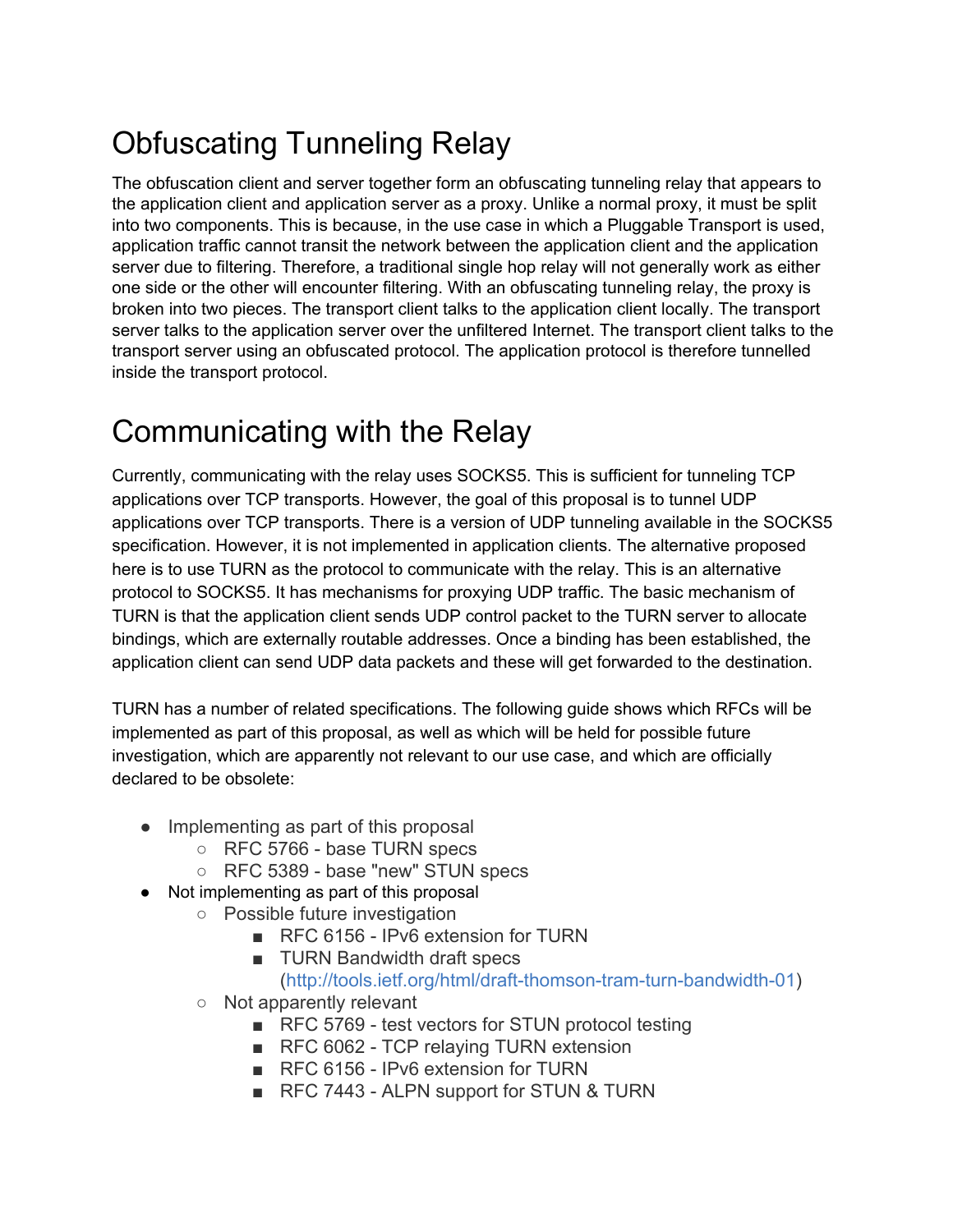- RFC 6062 TCP relaying TURN extension
- RFC 7635 oAuth third-party TURN/STUN authorization
- Origin field in TURN (Multi-tenant TURN Server) (https://tools.ietf.org/html/draft-ietf-tram-stun-origin-06)
- Officially obsolete
	- RFC 3489 "classic" STUN

The two RFCs being implemented are RFC 5766 (base TURN) and RFC 5389 (base STUN). The RFCs on IPv6 and bandwidth are marked for future possible investigation. The other RFCs are deemed not relevant or obsolete.

### <span id="page-2-0"></span>Integration with TCP Transports

Once a TURN server has been implemented, the next step is to hook it up to the existing transports. There are two parts to this: mapping the information contained in the TURN headers to the information contained in the SOCKS headers, and mapping the UDP packets to a TCP datastream.

#### <span id="page-2-1"></span>Relay Configuration Headers

The relay needs 3 pieces of information:

- 1. The obfuscation server destination address
- 2. Parameters for the obfuscating transport
- 3. The application server destination address

In the current SOCKS implementation, these are provided by parsing the SOCKS protocol headers that are placed at the beginning of the TCP stream before the data. Of these 3 pieces of information, the SOCKS protocol only has a field for the application server destination address. Therefore, the obfuscation server destination address and parameters for the obfuscating transport are encoded by overloading the username and password fields in the SOCKS header normally used for authentication. These are in a format specific to the obfuscation client and must be encoded and placed there by the application client. In theory, they could be pre-encoded and given to the user to place in the username and authentication fields when configuring the application to use the SOCKS proxy. In practice, the application client is aware that it is using a non-standard SOCKS proxy and encodes the information and places it into the username and passwords fields. The obfuscation client parses these fields and extracts the information. It is then passed to the transport using the transport API.

In order to enable UDP application support for existing transports, this same information that is encoded in the SOCKS headers information must instead be encoded in the TURN protocol. Fortunately, TURN is similar to SOCKS in that there are also username and password fields normally used for authentication. The necessary information can therefore be encoded in a similar way into these fields. Also like SOCKS, the TURN protocol has a dedicated field for the application server destination address. The TURN implementation can therefore behave in a similar manner to the SOCKS implementation, parsing the username and password fields,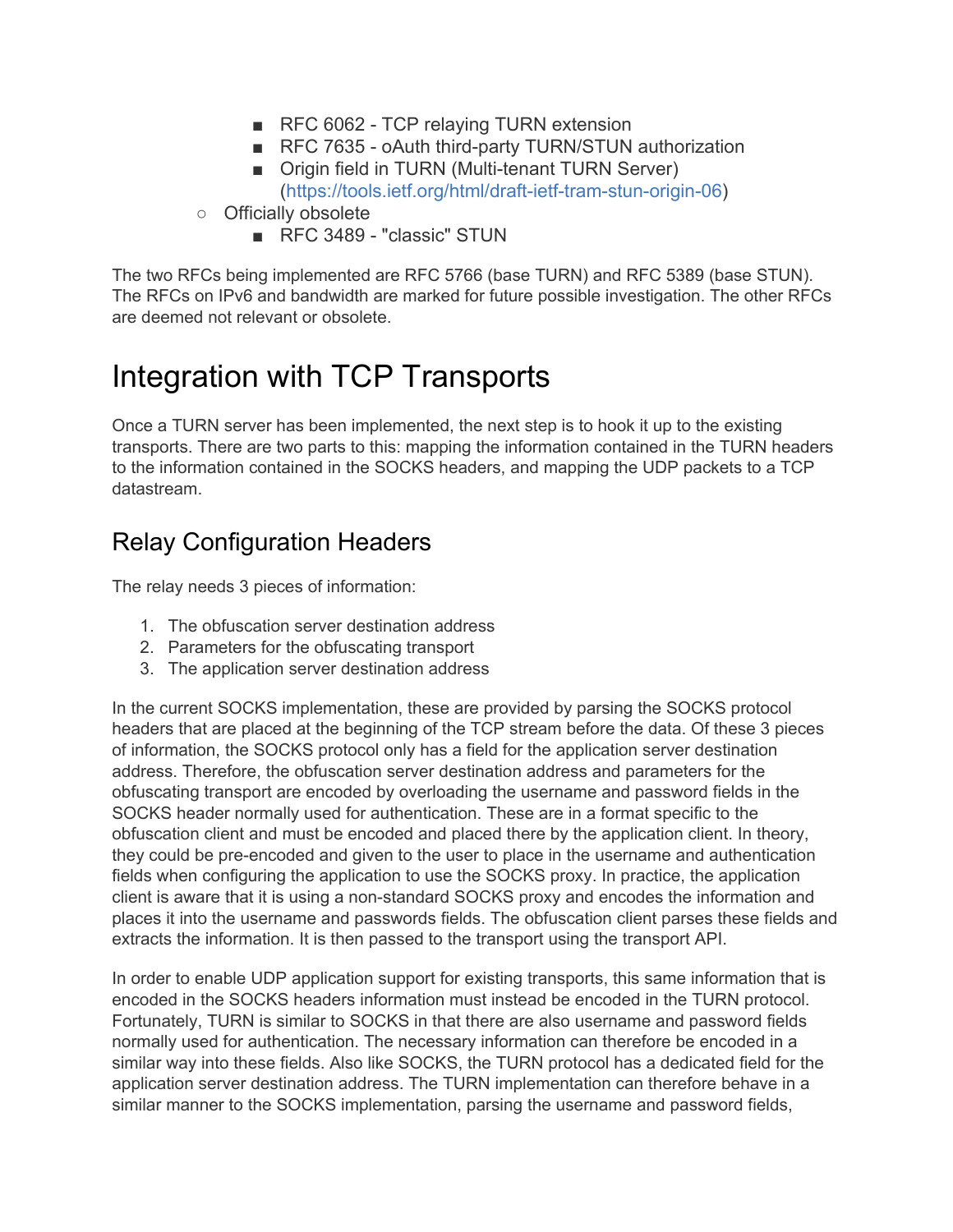extracting the necessary information, and passing it to the transport API. One significant difference between the way these fields are handled in SOCKS and TURN is that in SOCKS the headers are added to the beginning of each TCP stream. In TURN, they are added to each UDP packet.

#### <span id="page-3-0"></span>Relaying Data

In the current implementation, once the SOCKS headers have been parsed, the SOCKS server no longer handles the connection. The TCP connection is passed to the transport and the transport is tasked with handling it. The transport therefore does not have direct access to the SOCKS headers, as it receives the stream after it has been advanced past the end of the headers.

The situation with TURN is somewhat different. There is no stream, only individual UDP packets. Each packet could be either a control or data packet, and each packet could also be bound for a different destination. Therefore, the information which for TCP streams would be included in the SOCKS header, in the case of TURN is included as a header on each UDP packet.

When receiving a UDP packet that is a data packet, the TURN server strips the headers, retaining the data, and then sends the packet through the transport. However, since the existing transports use TCP, the UDP packets need to be packaged into a stream. Fortunately, RFC 5389 already specifies a framing protocol for transmitting UDP packets over TCP transport streams, specifically Section 7.2.2.

### <span id="page-3-1"></span>Configuring the TURN Server

The current PT implementation provides a SOCKS server. In order to add UDP support, a TURN server will be added. However, there is currently no mechanism for supporting both SOCKS and TURN at the same time. Specifically, for an incoming connection to a obfuscating server there is nothing in the communication protocol between the obfuscating client and obfuscating server to indicate whether the obfuscating server should connect to the application server using TCP or UDP. Therefore, for this initial work, a command line flag will be added to the PT implementation that specifies TURN mode (SOCKS mode is the default). The obfuscating client will run either a TURN or SOCKS server, depending on the flag. The obfuscating server will makes either UDP or TCP connections to the application server, depending on the same flag.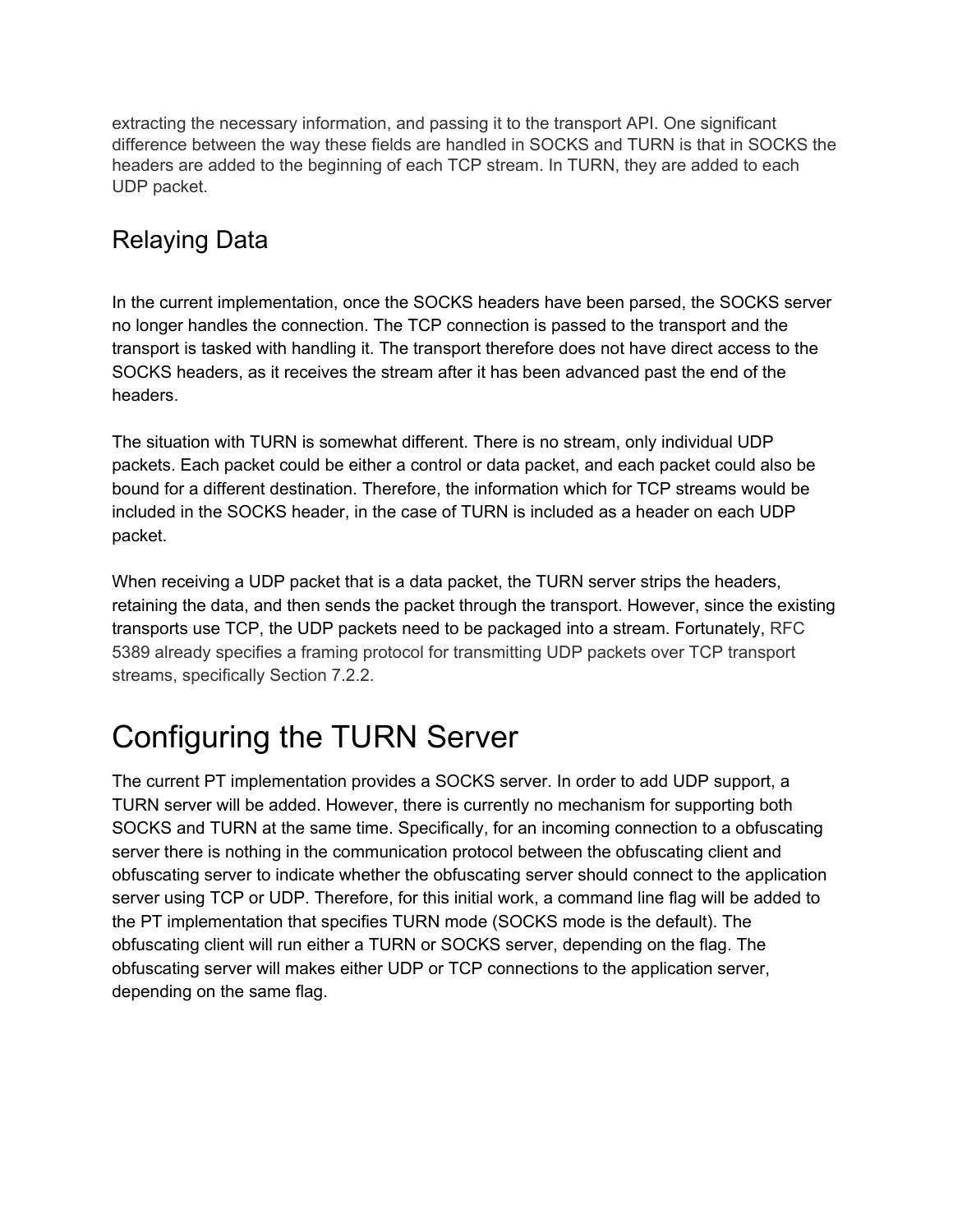# <span id="page-4-0"></span>TURN Relay Exit

The original PT specification was designed for the use case where Tor is being used as both a client and server. On the client side, Tor speaks the custom SOCKS protocol to the PT client, including necessary configuration information in the user and password fields. On the server side, the PT server proxies incoming connection streams to a local Tor server. The destination server address is therefore static and global. It is configured at runtime when the PT server is launched. Connection to the application server is handled independently of the PT server, through negotiation between the Tor client and Tor server using the Tor protocol. This negotiation is opaque to the PT client and server.

In the TURN implementation, there is no local Tor server. UDP supports is intended for different use cases other than Tor. Additionally, Tor cannot receive or send UDP traffic, so it cannot be used on either the client or server. On the client side, the role of Tor can be replaced with any TURN client that can provide the necessary information in the user and password fields. On the server side, something needs to take the role of Tor in making a connection to the destination application server. The proposed solution is to provide normal TURN proxy capabilities as part of the PT server. Like any TURN server, the PT server receives UDP packets and forwards them to the destination application server.

## <span id="page-4-1"></span>Obfuscating Client to Obfuscating Server Communication

In the current SOCKS implementation, there is no explicit communication protocol between the obfuscating client and obfuscating server. Each transport will use a transport-specific method of communication. However, there is no standard mechanism to pass the destination address of the application server to the obfuscating server. In the current use case for the SOCKS server, the obfuscating server acts as a transparent proxy to a local Tor server. The destination server address is therefore static and global. It is configured at runtime when the PT server is launched.

In the TURN implementation, each UDP packet contains headers specifying the application server destination address, the PT server destination address, and transport-specific parameters. The PT client receives these packets and strips the PT server destination address and transport-specific parameters, leaving the data and the header specifying the application server destination address. These stripped packets are packaged into a datastream and delivered to the PT server over the chosen obfuscated transport protocol using TCP. On the PT server, the obfuscated transport connection using TCP is received and the packets are unpacked from the datastream. They are then parsed as normal TURN packets. Since both control and data packets are relayed, the TURN server that is part of the PT server can parse